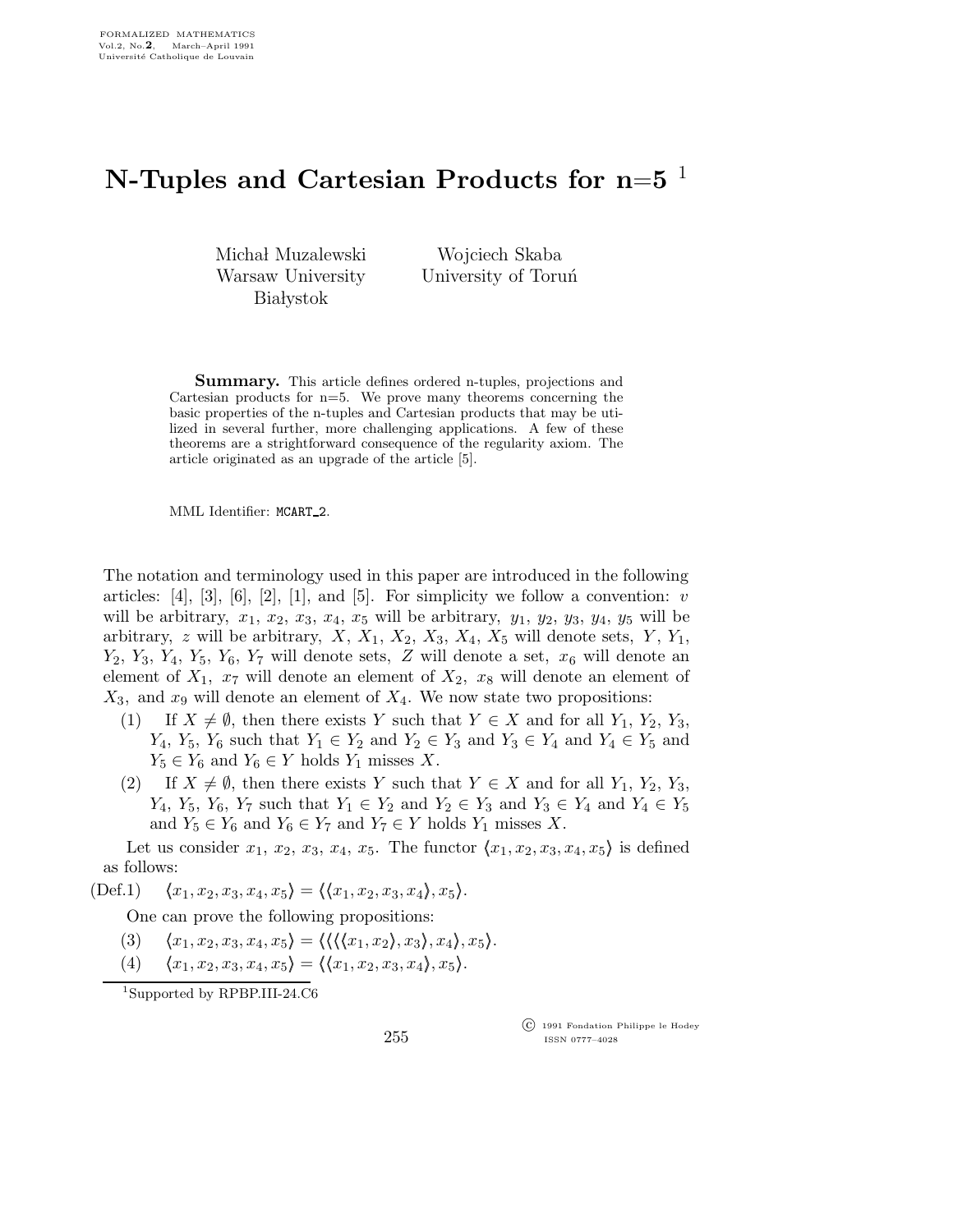- $\langle x_1, x_2, x_3, x_4, x_5 \rangle = \langle \langle x_1, x_2, x_3 \rangle, x_4, x_5 \rangle.$  $(5)$
- $\langle x_1, x_2, x_3, x_4, x_5 \rangle = \langle \langle x_1, x_2 \rangle, x_3, x_4, x_5 \rangle.$  $(6)$
- If  $\langle x_1, x_2, x_3, x_4, x_5 \rangle = \langle y_1, y_2, y_3, y_4, y_5 \rangle$ , then  $x_1 = y_1$  and  $x_2 = y_2$  and  $(7)$  $x_3 = y_3$  and  $x_4 = y_4$  and  $x_5 = y_5$ .
- If  $X \neq \emptyset$ , then there exists v such that  $v \in X$  and for no  $x_1, x_2, x_3, x_4$ ,  $(8)$  $x_5$  holds  $x_1 \in X$  or  $x_2 \in X$  but  $v = \langle x_1, x_2, x_3, x_4, x_5 \rangle$ .

Let us consider  $X_1, X_2, X_3, X_4, X_5$ . The functor  $[X_1, X_2, X_3, X_4, X_5]$ yields a set and is defined as follows:

$$
(Def.2) \quad [X_1, X_2, X_3, X_4, X_5] = [ [X_1, X_2, X_3, X_4], X_5].
$$

The following propositions are true:

- $[X_1, X_2, X_3, X_4, X_5] = [[1 X_1, X_2], X_3], X_4], X_5].$  $(9)$
- $[X_1, X_2, X_3, X_4, X_5] = [[X_1, X_2, X_3, X_4], X_5].$  $(10)$
- $[X_1, X_2, X_3, X_4, X_5] = [[X_1, X_2, X_3], X_4, X_5].$  $(11)$
- $[X_1, X_2, X_3, X_4, X_5] = [X_1, X_2], X_3, X_4, X_5].$  $(12)$
- $X_1 \neq \emptyset$  and  $X_2 \neq \emptyset$  and  $X_3 \neq \emptyset$  and  $X_4 \neq \emptyset$  and  $X_5 \neq \emptyset$  if and only if  $(13)$  $[X_1, X_2, X_3, X_4, X_5] \neq \emptyset.$
- Suppose  $X_1 \neq \emptyset$  and  $X_2 \neq \emptyset$  and  $X_3 \neq \emptyset$  and  $X_4 \neq \emptyset$  and  $X_5 \neq \emptyset$ .  $(14)$ Then if  $[X_1, X_2, X_3, X_4, X_5] = [Y_1, Y_2, Y_3, Y_4, Y_5]$ , then  $X_1 = Y_1$  and  $X_2 = Y_2$  and  $X_3 = Y_3$  and  $X_4 = Y_4$  and  $X_5 = Y_5$ .
- (15) If  $[X_1, X_2, X_3, X_4, X_5] \neq \emptyset$  and  $[X_1, X_2, X_3, X_4, X_5] = [Y_1, Y_2, Y_3]$  $Y_3, Y_4, Y_5$ , then  $X_1 = Y_1$  and  $X_2 = Y_2$  and  $X_3 = Y_3$  and  $X_4 = Y_4$  and  $X_5 = Y_5$ .
- If  $[X, X, X, X, X] = [Y, Y, Y, Y, Y]$ , then  $X = Y$ .  $(16)$

In the sequel  $x_{10}$  will be an element of  $X_5$ . We now state the proposition

If  $X_1 \neq \emptyset$  and  $X_2 \neq \emptyset$  and  $X_3 \neq \emptyset$  and  $X_4 \neq \emptyset$  and  $X_5 \neq \emptyset$ , then for  $(17)$ every element x of  $[X_1, X_2, X_3, X_4, X_5]$  there exist  $x_6, x_7, x_8, x_9, x_{10}$ such that  $x = (x_6, x_7, x_8, x_9, x_{10}).$ 

We now define five new functors. Let us consider  $X_1$ ,  $X_2$ ,  $X_3$ ,  $X_4$ ,  $X_5$ . Let us assume that  $X_1 \neq \emptyset$  and  $X_2 \neq \emptyset$  and  $X_3 \neq \emptyset$  and  $X_4 \neq \emptyset$  and  $X_5 \neq \emptyset$ . Let x be an element of  $[X_1, X_2, X_3, X_4, X_5]$ . The functor  $x_1$  yields an element of  $X_1$  and is defined as follows:

if  $x = (x_1, x_2, x_3, x_4, x_5)$ , then  $x_1 = x_1$ .  $(Def.3)$ 

The functor  $x_2$  yields an element of  $X_2$  and is defined as follows:

if  $x = \langle x_1, x_2, x_3, x_4, x_5 \rangle$ , then  $x_2 = x_2$ .  $(Def.4)$ 

The functor  $x_3$  yielding an element of  $X_3$  is defined as follows:

if  $x = (x_1, x_2, x_3, x_4, x_5)$ , then  $x_3 = x_3$ .  $(Def.5)$ 

The functor  $x_4$  yielding an element of  $X_4$  is defined as follows:

 $(Def.6)$ if  $x = (x_1, x_2, x_3, x_4, x_5)$ , then  $x_4 = x_4$ .

The functor  $x_5$  yields an element of  $X_5$  and is defined by:

if  $x = (x_1, x_2, x_3, x_4, x_5)$ , then  $x_5 = x_5$ .  $(Def.7)$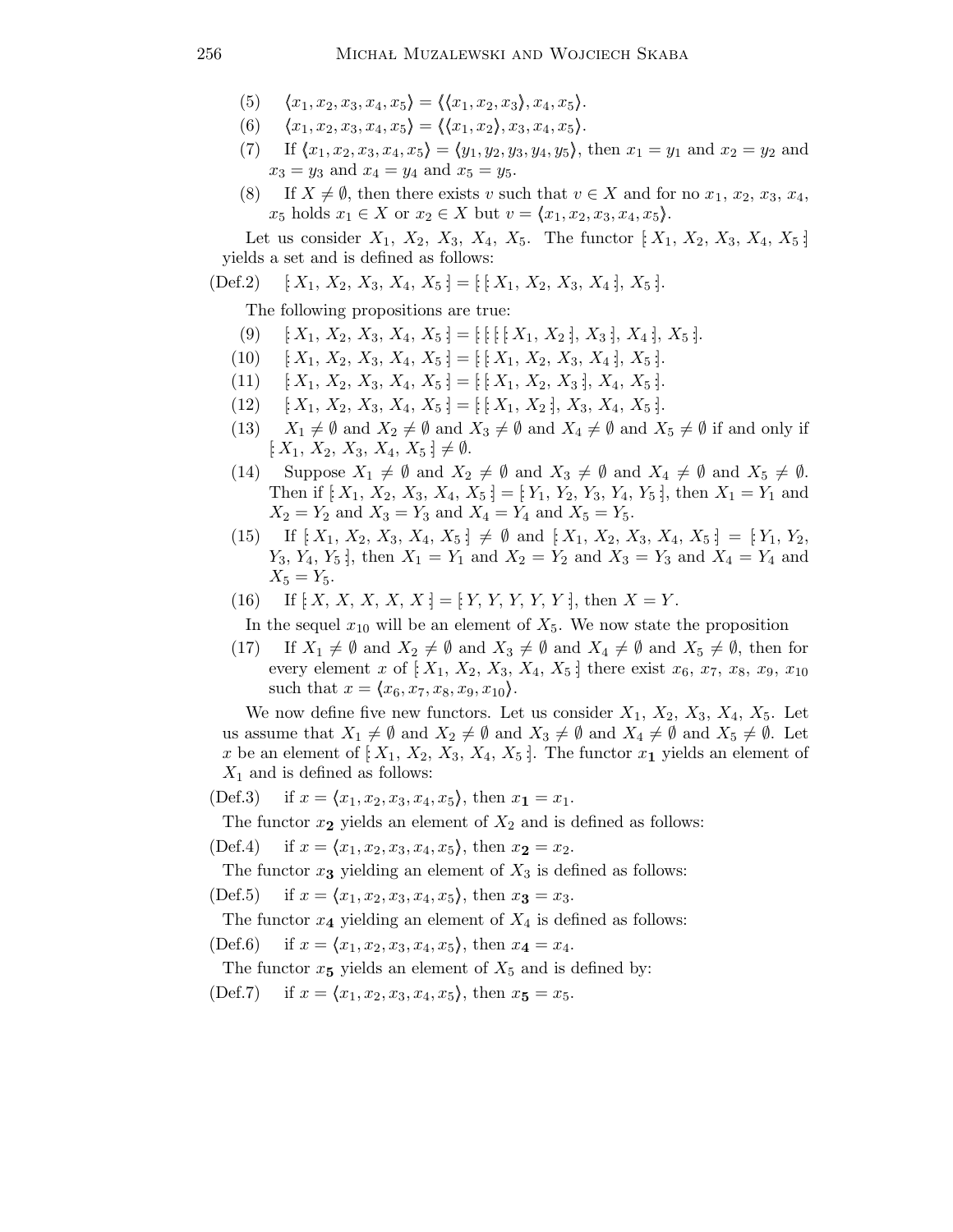One can prove the following propositions:

- (18) Suppose  $X_1 \neq \emptyset$  and  $X_2 \neq \emptyset$  and  $X_3 \neq \emptyset$  and  $X_4 \neq \emptyset$  and  $X_5 \neq \emptyset$ . Then for every element x of  $[X_1, X_2, X_3, X_4, X_5]$  and for all  $x_1, x_2, x_3$ ,  $x_4, x_5$  such that  $x = \langle x_1, x_2, x_3, x_4, x_5 \rangle$  holds  $x_1 = x_1$  and  $x_2 = x_2$  and  $x_3 = x_3$  and  $x_4 = x_4$  and  $x_5 = x_5$ .
- (19) If  $X_1 \neq \emptyset$  and  $X_2 \neq \emptyset$  and  $X_3 \neq \emptyset$  and  $X_4 \neq \emptyset$  and  $X_5 \neq \emptyset$ , then for every element x of  $[X_1, X_2, X_3, X_4, X_5]$  holds  $x = \langle x_1, x_2, x_3, x_4, x_5 \rangle$ .
- (20) Suppose  $X_1 \neq \emptyset$  and  $X_2 \neq \emptyset$  and  $X_3 \neq \emptyset$  and  $X_4 \neq \emptyset$  and  $X_5 \neq \emptyset$ . Let x be an element of  $[X_1, X_2, X_3, X_4, X_5]$ . Then  $x_1 = x$  qua  $\alpha ny_{1111}$  and  $x_{\mathbf{2}}=x\, \mathbf{q}$ ua  $any_{\mathbf{111_2}}$  and  $x_{\mathbf{3}}=x\, \mathbf{q}$ ua  $any_{\mathbf{11_2}}$  and  $x_{\mathbf{4}}=x\, \mathbf{q}$ ua  $any_{\mathbf{12}}$  and  $x_5 = x$  qua  $any_2$ .
- $(21)$  If  $X_1 \subseteq [X_1, X_2, X_3, X_4, X_5]$  or  $X_1 \subseteq [X_2, X_3, X_4, X_5, X_1]$  or  $X_1 \subseteq$  $[X_3, X_4, X_5, X_1, X_2]$  or  $X_1 \subseteq [X_4, X_5, X_1, X_2, X_3]$  or  $X_1 \subseteq [X_5, X_1, X_2]$  $X_2, X_3, X_4$ ; then  $X_1 = \emptyset$ .
- (22) If  $[X_1, X_2, X_3, X_4, X_5]$  meets  $[Y_1, Y_2, Y_3, Y_4, Y_5]$ , then  $X_1$  meets  $Y_1$ and  $X_2$  meets  $Y_2$  and  $X_3$  meets  $Y_3$  and  $X_4$  meets  $Y_4$  and  $X_5$  meets  $Y_5$ .

$$
(23) \quad [\{x_1\}, \{x_2\}, \{x_3\}, \{x_4\}, \{x_5\}] = \{\langle x_1, x_2, x_3, x_4, x_5 \rangle\}.
$$

For simplicity we adopt the following rules:  $A_1$  is a subset of  $X_1$ ,  $A_2$  is a subset of  $X_2$ ,  $A_3$  is a subset of  $X_3$ ,  $A_4$  is a subset of  $X_4$ ,  $A_5$  is a subset of  $X_5$ , and x is an element of  $[X_1, X_2, X_3, X_4, X_5]$ . One can prove the following propositions:

- (24) Suppose  $X_1 \neq \emptyset$  and  $X_2 \neq \emptyset$  and  $X_3 \neq \emptyset$  and  $X_4 \neq \emptyset$  and  $X_5 \neq \emptyset$ . Then for all  $x_1, x_2, x_3, x_4, x_5$  such that  $x = \langle x_1, x_2, x_3, x_4, x_5 \rangle$  holds  $x_1 = x_1$ and  $x_2 = x_2$  and  $x_3 = x_3$  and  $x_4 = x_4$  and  $x_5 = x_5$ .
- (25) If  $X_1 \neq \emptyset$  and  $X_2 \neq \emptyset$  and  $X_3 \neq \emptyset$  and  $X_4 \neq \emptyset$  and  $X_5 \neq \emptyset$  and for all  $x_6, x_7, x_8, x_9, x_{10}$  such that  $x = \langle x_6,x_7,x_8,x_9,x_{10} \rangle$  holds  $y_1 = x_6$ , then  $y_1 = x_1.$
- (26) If  $X_1 \neq \emptyset$  and  $X_2 \neq \emptyset$  and  $X_3 \neq \emptyset$  and  $X_4 \neq \emptyset$  and  $X_5 \neq \emptyset$  and for all  $x_6, x_7, x_8, x_9, x_{10}$  such that  $x = \langle x_6,x_7,x_8,x_9,x_{10} \rangle$  holds  $y_2 = x_7$ , then  $y_2 = x_2$ .
- (27) If  $X_1 \neq \emptyset$  and  $X_2 \neq \emptyset$  and  $X_3 \neq \emptyset$  and  $X_4 \neq \emptyset$  and  $X_5 \neq \emptyset$  and for all  $x_6, x_7, x_8, x_9, x_{10}$  such that  $x = \langle x_6, x_7, x_8, x_9, x_{10} \rangle$  holds  $y_3 = x_8$ , then  $y_3 = x_3.$
- (28) If  $X_1 \neq \emptyset$  and  $X_2 \neq \emptyset$  and  $X_3 \neq \emptyset$  and  $X_4 \neq \emptyset$  and  $X_5 \neq \emptyset$  and for all  $x_6, x_7, x_8, x_9, x_{10}$  such that  $x = \langle x_6, x_7, x_8, x_9, x_{10} \rangle$  holds  $y_4 = x_9$ , then  $y_4 = x_4.$
- (29) If  $X_1 \neq \emptyset$  and  $X_2 \neq \emptyset$  and  $X_3 \neq \emptyset$  and  $X_4 \neq \emptyset$  and  $X_5 \neq \emptyset$  and for all  $x_6, x_7, x_8, x_9, x_{10}$  such that  $x = \langle x_6, x_7, x_8, x_9, x_{10} \rangle$  holds  $y_5 = x_{10}$ , then  $y_5 = x_5.$
- (30) If  $z \in [X_1, X_2, X_3, X_4, X_5]$ , then there exist  $x_1, x_2, x_3, x_4, x_5$  such that  $x_1 \in X_1$  and  $x_2 \in X_2$  and  $x_3 \in X_3$  and  $x_4 \in X_4$  and  $x_5 \in X_5$  and  $z = \langle x_1,x_2,x_3,x_4,x_5 \rangle.$